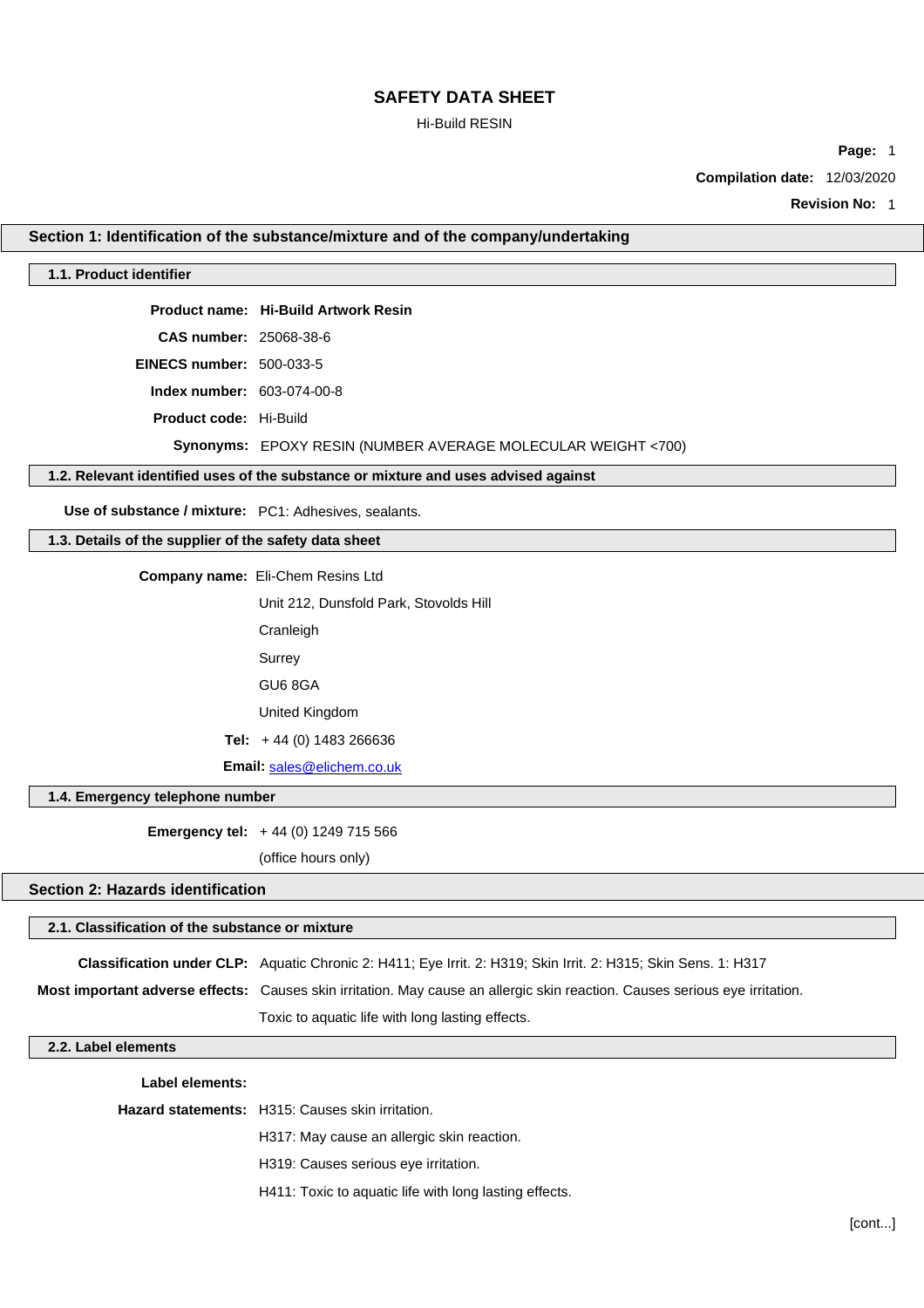Hi-Build RESIN

**Page:** 2

**Hazard pictograms:** GHS07: Exclamation mark GHS09: Environmental **Signal words:** Warning **Precautionary statements:** P264: Wash thoroughly after handling. P273: Avoid release to the environment. P280: Wear. P305+351+338: IF IN EYES: Rinse cautiously with water for several minutes. Remove contact lenses, if present and easy to do. Continue rinsing. P321: Specific treatment (see on this label). P332+313: If skin irritation occurs : Get medical advice or attention. P501 : Dispose of contents / container to a collection point for hazardous waste in accordance with local, regional, national and / or international regulations.

### **2.3. Other hazards**

**PBT:** This product is not identified as a PBT/vPvB substance.

### **Section 3: Composition/information on ingredients**

#### **3.1. Substances**

**Chemical identity:** BISPHENOL A-(EPICHLORHYDRIN) {REACTION PRODUCT}

**CAS number:** 25068-38-6

**EINECS number:** 500-033-5

#### **Section 4: First aid measures**

**4.1. Description of first aid measures**

**Skin contact:** Remove all contaminated clothes and footwear immediately unless stuck to skin. Wash

immediately with plenty of soap and water.

**Eye contact:** Bathe the eye with running water for 15 minutes. Consult a doctor.

**Ingestion:** Wash out mouth with water. Consult a doctor.

**Inhalation:** Remove casualty from exposure ensuring one's own safety whilst doing so. Consult a doctor.

### **4.2. Most important symptoms and effects, both acute and delayed**

**Skin contact:** There may be irritation and redness at the site of contact. **Eye contact:** There may be irritation and redness. The eyes may water profusely.

**Ingestion:** There may be soreness and redness of the mouth and throat.

**Inhalation:** There may be irritation of the throat with a feeling of tightness in the chest. Exposure may cause coughing or wheezing.

**Delayed / immediate effects:** Immediate effects can be expected after short-term exposure.

**4.3. Indication of any immediate medical attention and special treatment needed**

**Immediate / special treatment:** Eye bathing equipment should be available on the premises.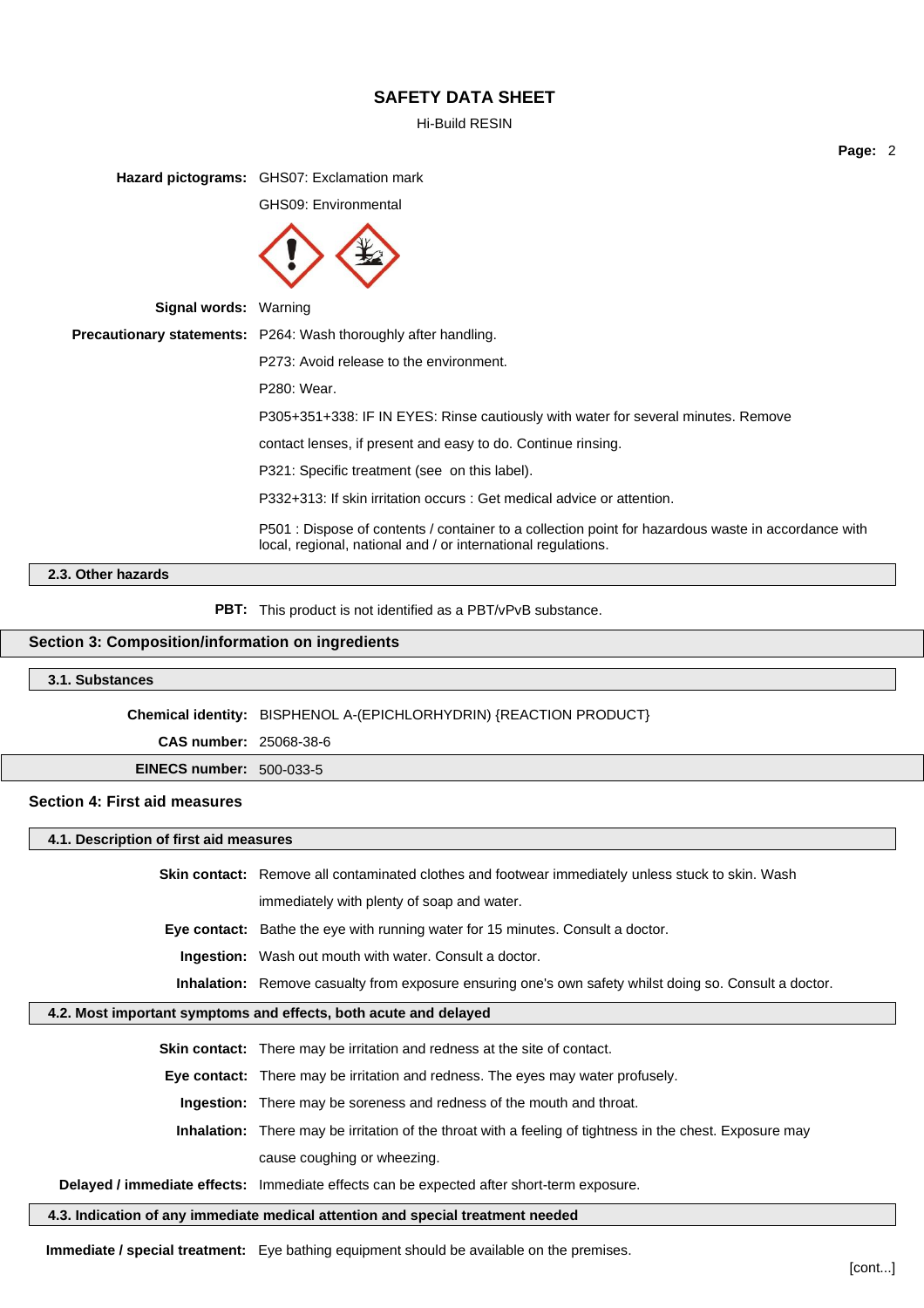Hi-Build RESIN

**Page:** 3

## **Section 5: Fire-fighting measures**

### **5.1. Extinguishing media**

**Extinguishing media:** Suitable extinguishing media for the surrounding fire should be used. Use water spray to cool containers.

#### **5.2. Special hazards arising from the substance or mixture**

**Exposure hazards:** In combustion emits toxic fumes.

### **5.3. Advice for fire-fighters**

**Advice for fire-fighters:** Wear self-contained breathing apparatus. Wear protective clothing to prevent contact with skin and eyes.

### **Section 6: Accidental release measures**

#### **6.1. Personal precautions, protective equipment and emergency procedures**

**Personal precautions:** Refer to section 8 of SDS for personal protection details. If outside do not approach from downwind. If outside keep bystanders upwind and away from danger point. Mark out the contaminated area with signs and prevent access to unauthorised personnel. Turn leaking containers leak-side up to prevent the escape of liquid.

#### **6.2. Environmental precautions**

**Environmental precautions:** Do not discharge into drains or rivers. Contain the spillage using bunding.

#### **6.3. Methods and material for containment and cleaning up**

**Clean-up procedures:** Absorb into dry earth or sand. Transfer to a closable, labelled salvage container for disposal by an appropriate method.

### **6.4. Reference to other sections**

**Reference to other sections:** Refer to section 8 of SDS.

## **Section 7: Handling and storage**

#### **7.1. Precautions for safe handling**

**Handling requirements:** Avoid direct contact with the substance. Ensure there is sufficient ventilation of the area. Do

not handle in a confined space. Avoid the formation or spread of mists in the air.

### **7.2. Conditions for safe storage, including any incompatibilities**

**Storage conditions:** Store in a cool, well ventilated area. Keep container tightly closed. The floor of the storage room must be impermeable to prevent the escape of liquids.

### **7.3. Specific end use(s)**

**Specific end use(s):** No data available.

### **Section 8: Exposure controls/personal protection**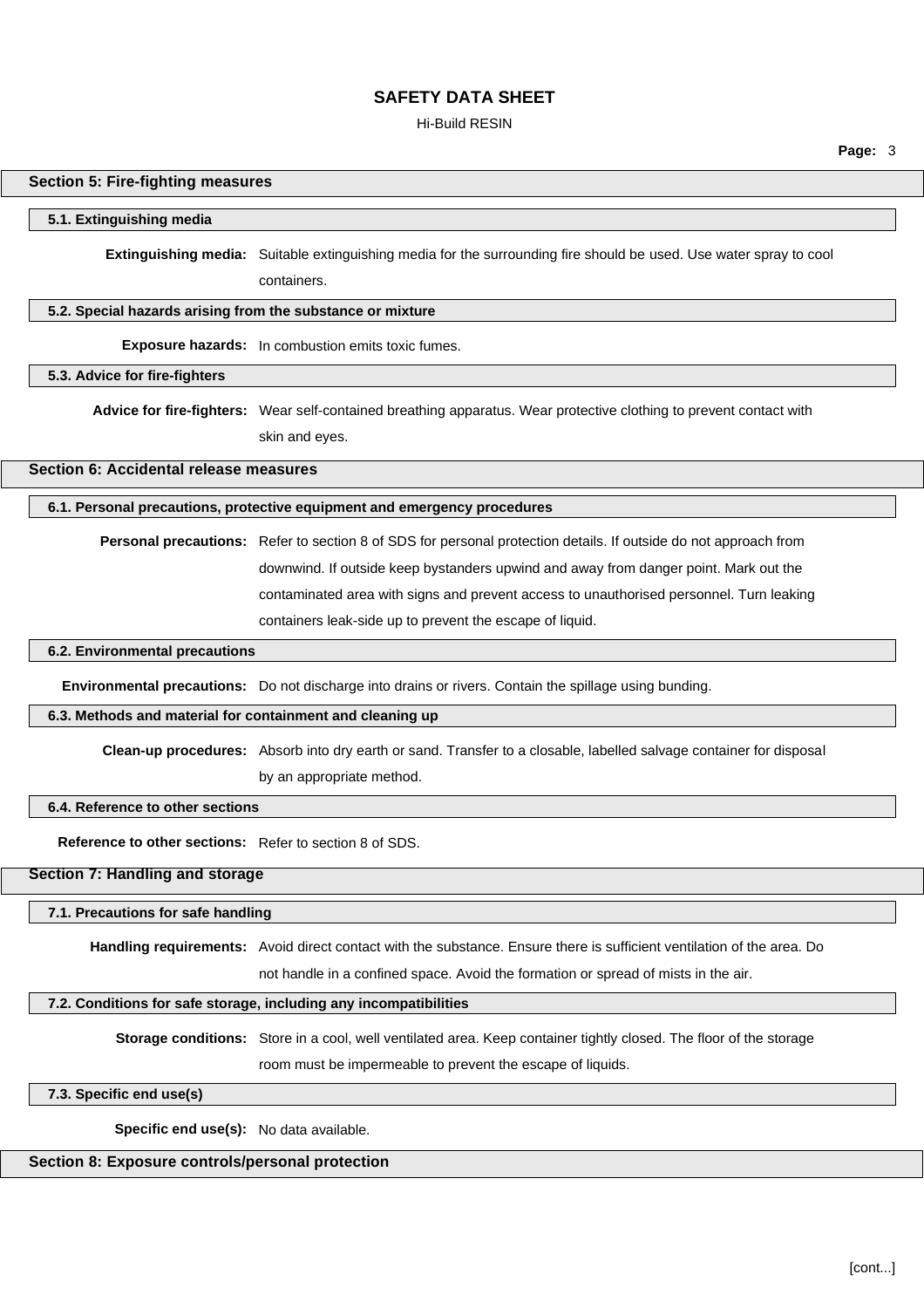#### Hi-Build RESIN

**Page:** 4

### **8.1. Control parameters**

**Workplace exposure limits:** No data available.

### **DNEL/PNEC Values**

**DNEL / PNEC** No data available.

#### **8.2. Exposure controls**

**Engineering measures:** Ensure there is sufficient ventilation of the area. The floor of the storage room must be impermeable to prevent the escape of liquids.

**Respiratory protection:** Self-contained breathing apparatus must be available in case of emergency.

**Hand protection:** Protective impermeable gloves, 4 mil thick, nitrile rubber, penetration time 4-6 hours.

**Eye protection:** Safety glasses. Ensure eye bath is to hand.

**Skin protection:** Protective clothing.

**Section 9: Physical and chemical properties**

### **9.1. Information on basic physical and chemical properties**

**9.2. Other information**

**Other information:** No data available.

### **Section 10: Stability and reactivity**

**10.1. Reactivity**

**Reactivity:** Stable under recommended transport or storage conditions.

**10.2. Chemical stability**

**Chemical stability:** Stable under normal conditions.

### **10.3. Possibility of hazardous reactions**

**Hazardous reactions:** Hazardous reactions will not occur under normal transport or storage conditions.

Decomposition may occur on exposure to conditions or materials listed below.

### **10.4. Conditions to avoid**

**Conditions to avoid:** Heat.

**10.5. Incompatible materials**

**Materials to avoid:** Strong oxidising agents. Strong acids.

### **10.6. Hazardous decomposition products**

**Haz. decomp. products:** In combustion emits toxic fumes.

### **Section 11: Toxicological information**

**11.1. Information on toxicological effects**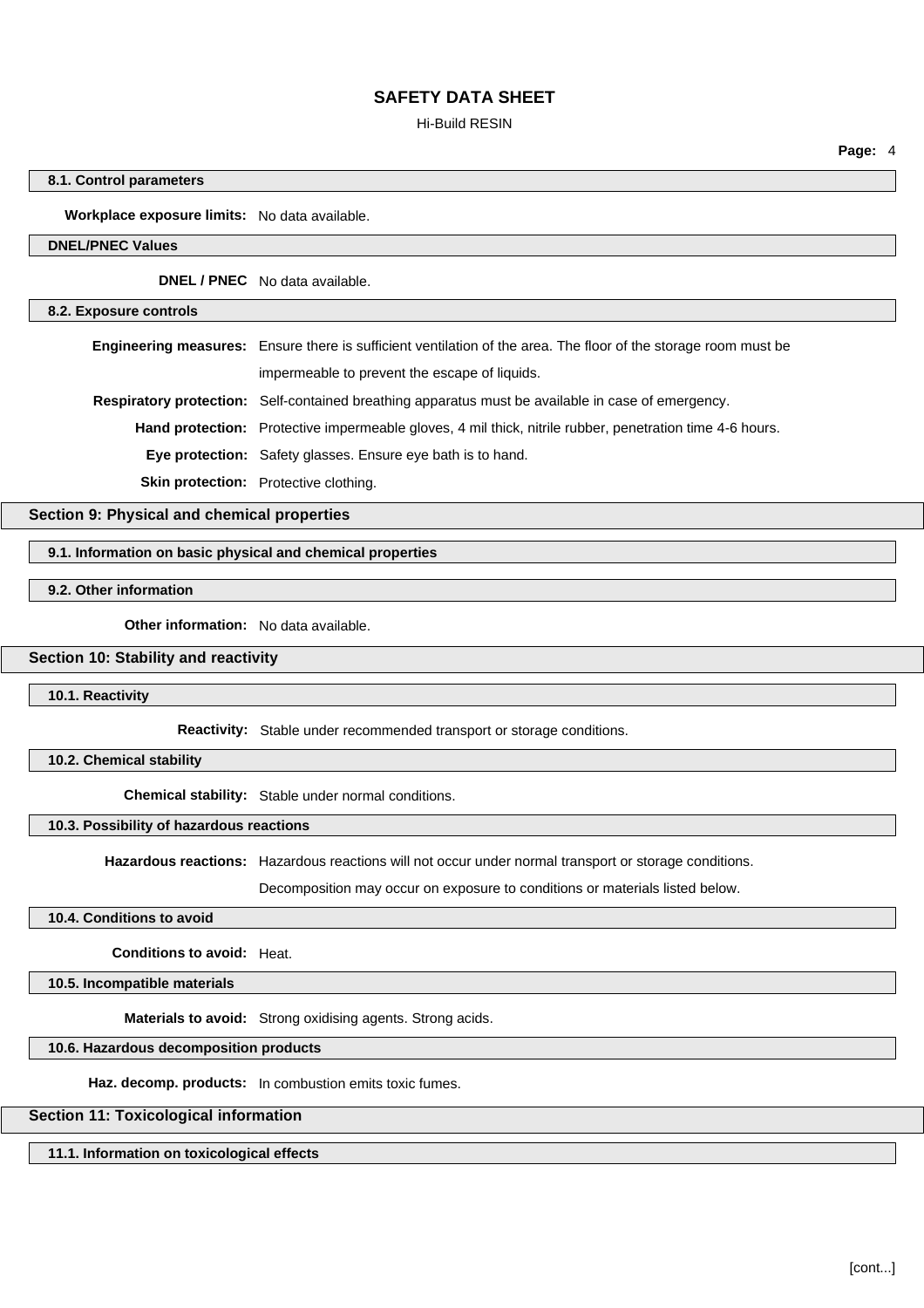### Hi-Build RESIN

### **Page:** 5

### **Toxicity values:**

| Route      | <b>Species</b> | Test | Value | Units         |
|------------|----------------|------|-------|---------------|
| ORL        | <b>MUS</b>     | LD50 | 15600 | mg/kg         |
| ORL        | <b>RAT</b>     | LD50 |       | 11400   mg/kg |
| <b>SKN</b> | <b>RBT</b>     | LD50 | >20   | ml/kg         |

#### **Hazardous ingredients:**

### **BISPHENOL A-(EPICHLORHYDRIN) {REACTION PRODUCT}**

| ' ORL            | <b>MUS</b> | LD50 | 15600 | mg/kg         |
|------------------|------------|------|-------|---------------|
| <sup>'</sup> ORL | <b>RAT</b> | LD50 |       | 11400   mg/kg |
| <b>SKN</b>       | <b>RBT</b> | LD50 | >20   | ml/kg         |

#### **Relevant hazards for product:**

| Hazard                         | Route | <b>Basis</b>          |
|--------------------------------|-------|-----------------------|
| Skin corrosion/irritation      | DRM   | Hazardous: calculated |
| Serious eye damage/irritation  | OPT   | Hazardous: calculated |
| Respiratory/skin sensitisation | DRM   | Hazardous: calculated |

### **Symptoms / routes of exposure**

**Skin contact:** There may be irritation and redness at the site of contact.

**Eye contact:** There may be irritation and redness. The eyes may water profusely.

**Ingestion:** There may be soreness and redness of the mouth and throat.

**Inhalation:** There may be irritation of the throat with a feeling of tightness in the chest. Exposure may cause coughing or wheezing.

**Delayed / immediate effects:** Immediate effects can be expected after short-term exposure.

### **Section 12: Ecological information**

**12.1. Toxicity**

**Ecotoxicity values:** No data available.

### **12.2. Persistence and degradability**

**Persistence and degradability:** Not biodegradable.

**12.3. Bioaccumulative potential**

**Bioaccumulative potential:** Bioaccumulation potential.

**12.4. Mobility in soil**

**Mobility:** Readily absorbed into soil.

**12.5. Results of PBT and vPvB assessment**

**PBT identification:** This product is not identified as a PBT/vPvB substance.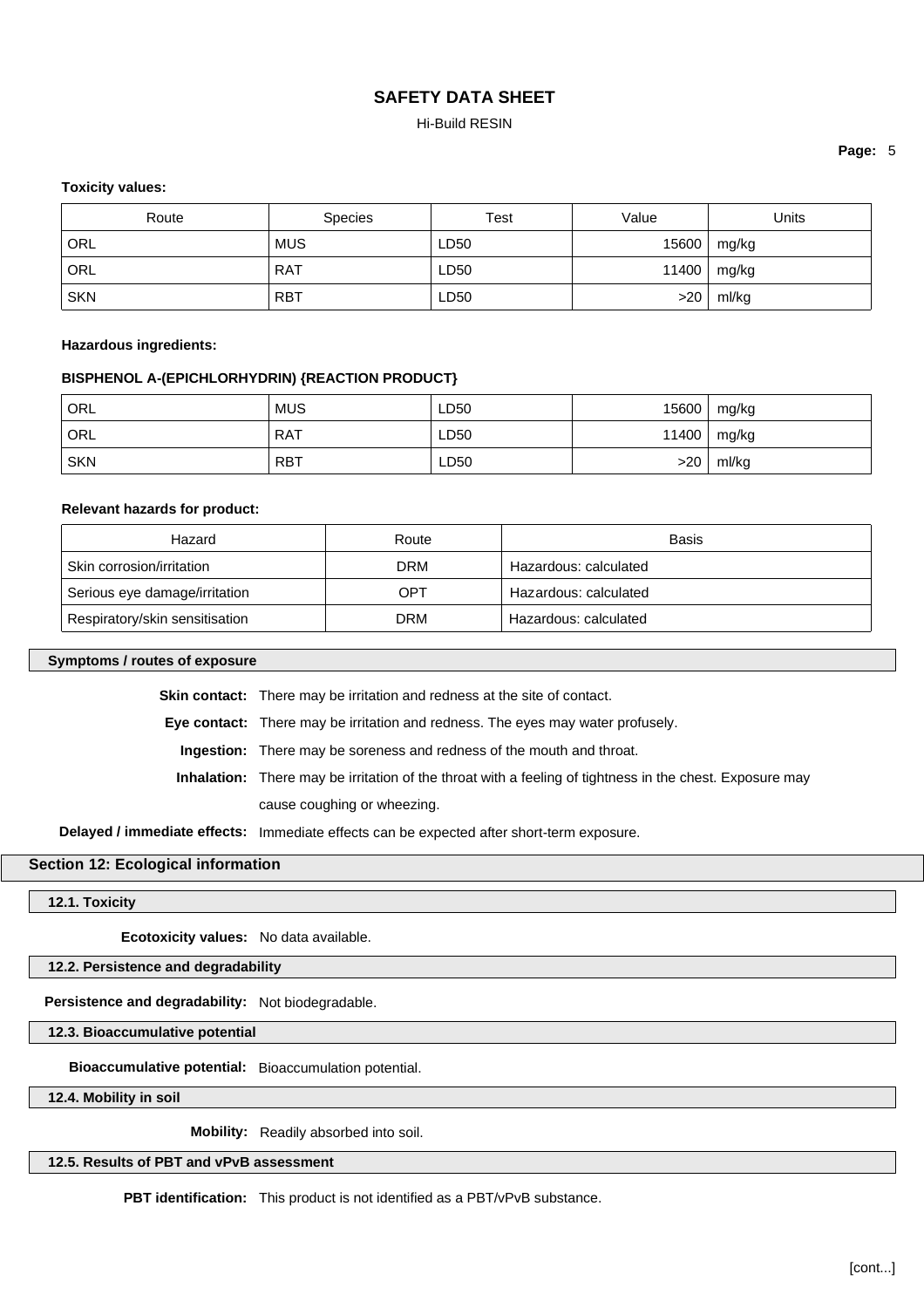#### Hi-Build RESIN

### **12.6. Other adverse effects**

**Other adverse effects:** Toxic to aquatic organisms. Toxic to soil organisms.

### **Section 13: Disposal considerations**

### **13.1. Waste treatment methods**

**Disposal operations:** Transfer to a suitable container and arrange for collection by specialised disposal company.

**NB:** The user's attention is drawn to the possible existence of regional or national regulations regarding disposal.

### **Section 14: Transport information**

#### **14.1. UN number**

**UN number:** UN3082

**14.2. UN proper shipping name**

**Shipping name:** ENVIRONMENTALLY HAZARDOUS SUBSTANCE, LIQUID, N.O.S.

## **14.3. Transport hazard class(es)**

**Transport class:** 9

**14.4. Packing group**

**Packing group:** III

**14.5. Environmental hazards**

**Environmentally hazardous:** Yes **Marine pollutant: No Marine pollutant: No** 

**14.6. Special precautions for user**

**Special precautions:** No special precautions.

**Tunnel code:** E

**Transport category:** 3

### **Section 15: Regulatory information**

**15.1. Safety, health and environmental regulations/legislation specific for the substance or mixture**

#### **15.2. Chemical Safety Assessment**

#### **Section 16: Other information**

### **Other information**

**Other information:** This safety data sheet is prepared in accordance with Commission Regulation (EU) No 2015/830. \* indicates text in the SDS which has changed since the last revision. **Phrases used in s.2 and s.3:** H315: Causes skin irritation. H317: May cause an allergic skin reaction. H319: Causes serious eye irritation. H411: Toxic to aquatic life with long lasting effects.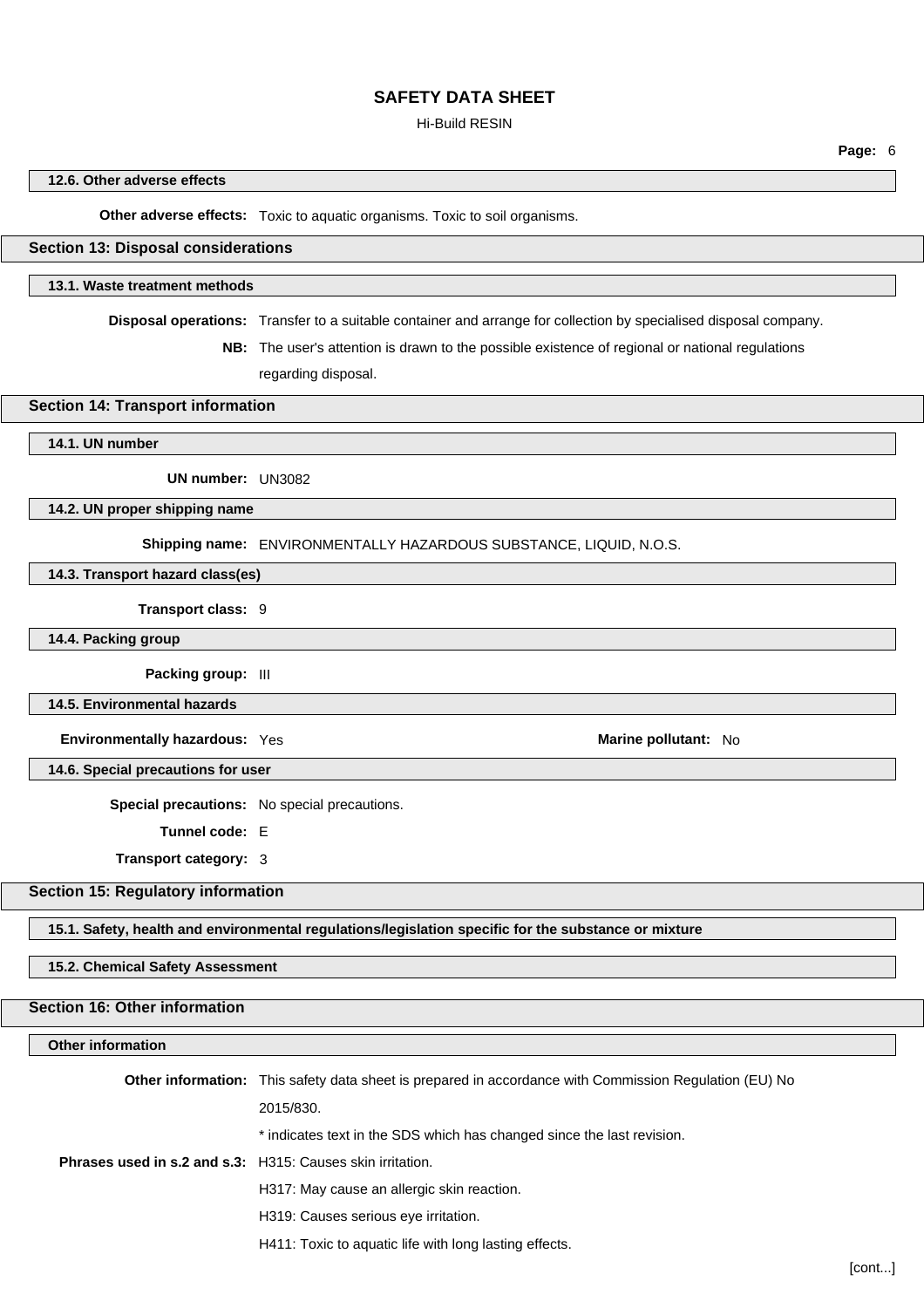Hi-Build RESIN

**Legal disclaimer:** The above information is believed to be correct but does not purport to be all inclusive and shall be used only as a guide. This company shall not be held liable for any damage resulting from handling or from contact with the above product.

**Page:** 7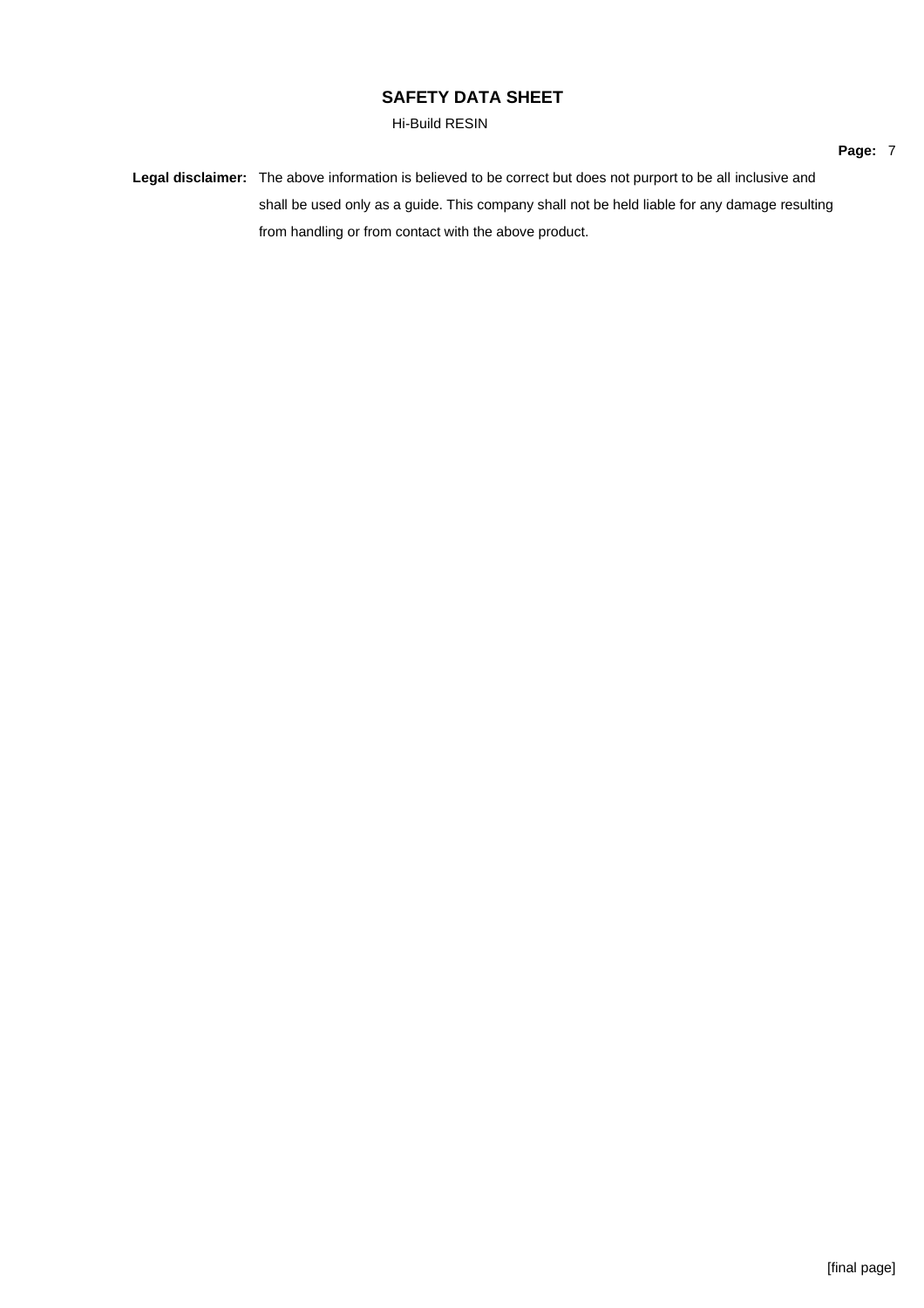### Hi-Build HARDENER

**Page:** 1

**Compilation date:** 29/10/2019

**Revision No:** 1

### **Section 1: Identification of the substance/mixture and of the company/undertaking**

### **1.1. Product identifier**

#### **Product name: Hi-Build Artwork Resin, HARDENER COMPONENT**

**Product code: Hi-Build**

### **1.2. Relevant identified uses of the substance or mixture and uses advised against**

### **1.3. Details of the supplier of the safety data sheet**

**Company name:** Eli-Chem Resins Limited

Unit 212 Dunsfold Park, Stovolds Hill

Cranleigh

Surrey

GU6 8GA

United Kingdom

**Tel:** + 44 (0) 1483 26 66 36

**Email:** [sales@elichem.co.uk](mailto:sales@elichem.co.uk)

#### **1.4. Emergency telephone number**

**Emergency tel:** + 44 (0) 1249 715 566

(office hours only)

### **Section 2: Hazards identification**

### **2.1. Classification of the substance or mixture**

**Classification under CLP:** Acute Tox. 4: H302; Aquatic Chronic 3: H412; Skin Corr. 1A: H314; Skin Sens. 1A: H317

**Most important adverse effects:** Harmful if swallowed. Causes severe skin burns and eye damage. May cause an allergic skin

reaction. Harmful to aquatic life with long lasting effects.

### **2.2. Label elements**

## **Label elements: Hazard statements:** H302: Harmful if swallowed.

H314: Causes severe skin burns and eye damage. H317: May cause an allergic skin reaction. H412: Harmful to aquatic life with long lasting effects. **Hazard pictograms:** GHS05: Corrosion GHS07: Exclamation mark

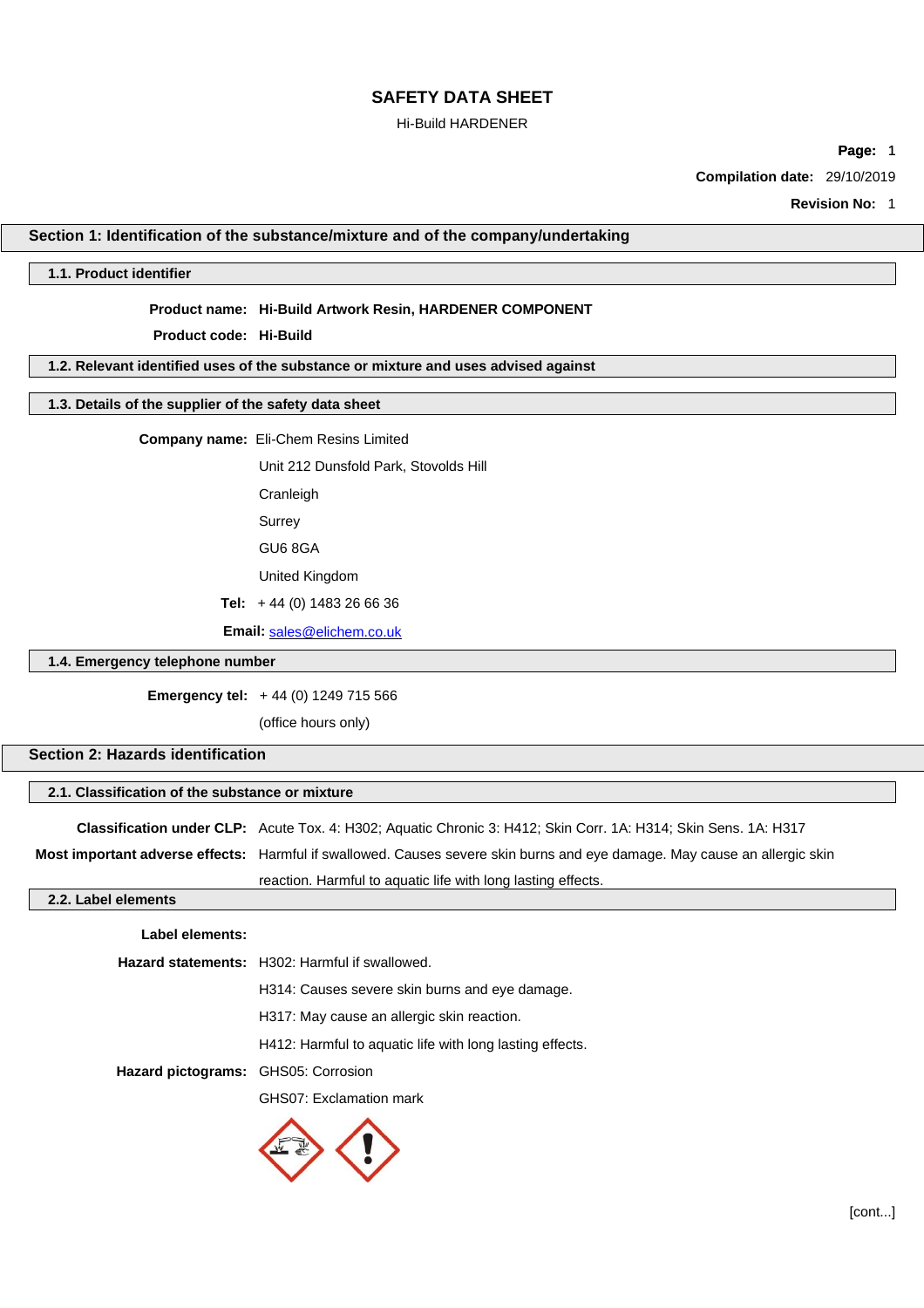#### Hi-Build HARDENER

| Signal words: Danger |                                                                                           |
|----------------------|-------------------------------------------------------------------------------------------|
|                      | <b>Precautionary statements:</b> P260: Do not breathe dust/fumes/gas/mist/vapours/spray.  |
|                      | P280: Wear protective gloves/protective clothing/eye protection/face protection.          |
|                      | P301+312: IF SWALLOWED: Call a if you feel unwell.                                        |
|                      | P301+330+331: IF SWALLOWED: rinse mouth. Do NOT induce vomiting.                          |
|                      | P302+352: IF ON SKIN: Wash with plenty of water.                                          |
|                      | P303+361+353: IF ON SKIN (or hair): Take off immediately all contaminated clothing. Rinse |
|                      | skin with water.                                                                          |

### **2.3. Other hazards**

**PBT:** This product is not identified as a PBT/vPvB substance.

### **Section 3: Composition/information on ingredients**

### **3.2. Mixtures**

#### **Hazardous ingredients:**

PHENOL 4,4

| <b>EINECS</b> | CAS        | PBT / WEL                | <b>CLP Classification</b>                       | Percent |
|---------------|------------|--------------------------|-------------------------------------------------|---------|
| 500-101-4     | 38294-64-3 | $\overline{\phantom{0}}$ | Skin Sens. 1A: H317; Aquatic Chronic 3:<br>H412 | 50-70%  |

### BIS AMINOMETHYL CYCLOHEXANE

| 2579-20-6 | Acute Tox. 4: H302+312; Skin Corr. 1A: | :15% |
|-----------|----------------------------------------|------|
|           | H314; Eye Dam. 1: H318; Acute Tox. 4:  |      |
|           | H332                                   |      |

#### BENZYL ALCOHOL

202-859-9 100-51-6 - Acute Tox. 4: H332; Acute Tox. 4: H302 <15%

### **Section 4: First aid measures**

**4.1. Description of first aid measures**

**Skin contact:** Remove all contaminated clothes and footwear immediately unless stuck to skin. Drench the affected skin with running water for 10 minutes or longer if substance is still on skin. Transfer to hospital if there are burns or symptoms of poisoning.

- **Eye contact:** Bathe the eye with running water for 15 minutes. Transfer to hospital for specialist examination.
	- **Ingestion:** Wash out mouth with water. Do not induce vomiting. Give 1 cup of water to drink every 10 minutes. If unconscious, check for breathing and apply artificial respiration if necessary. If unconscious and breathing is OK, place in the recovery position. Transfer to hospital as soon as possible.
- **Inhalation:** Remove casualty from exposure ensuring one's own safety whilst doing so. If unconscious and breathing is OK, place in the recovery position. If conscious, ensure the casualty sits or lies down. If breathing becomes bubbly, have the casualty sit and provide oxygen if available. Transfer to hospital as soon as possible. The set of the set of the set of the set of the set of the set of the set of the set of the set of the set of the set of the set of the set of the set of the set of the set of the

**Page:** 2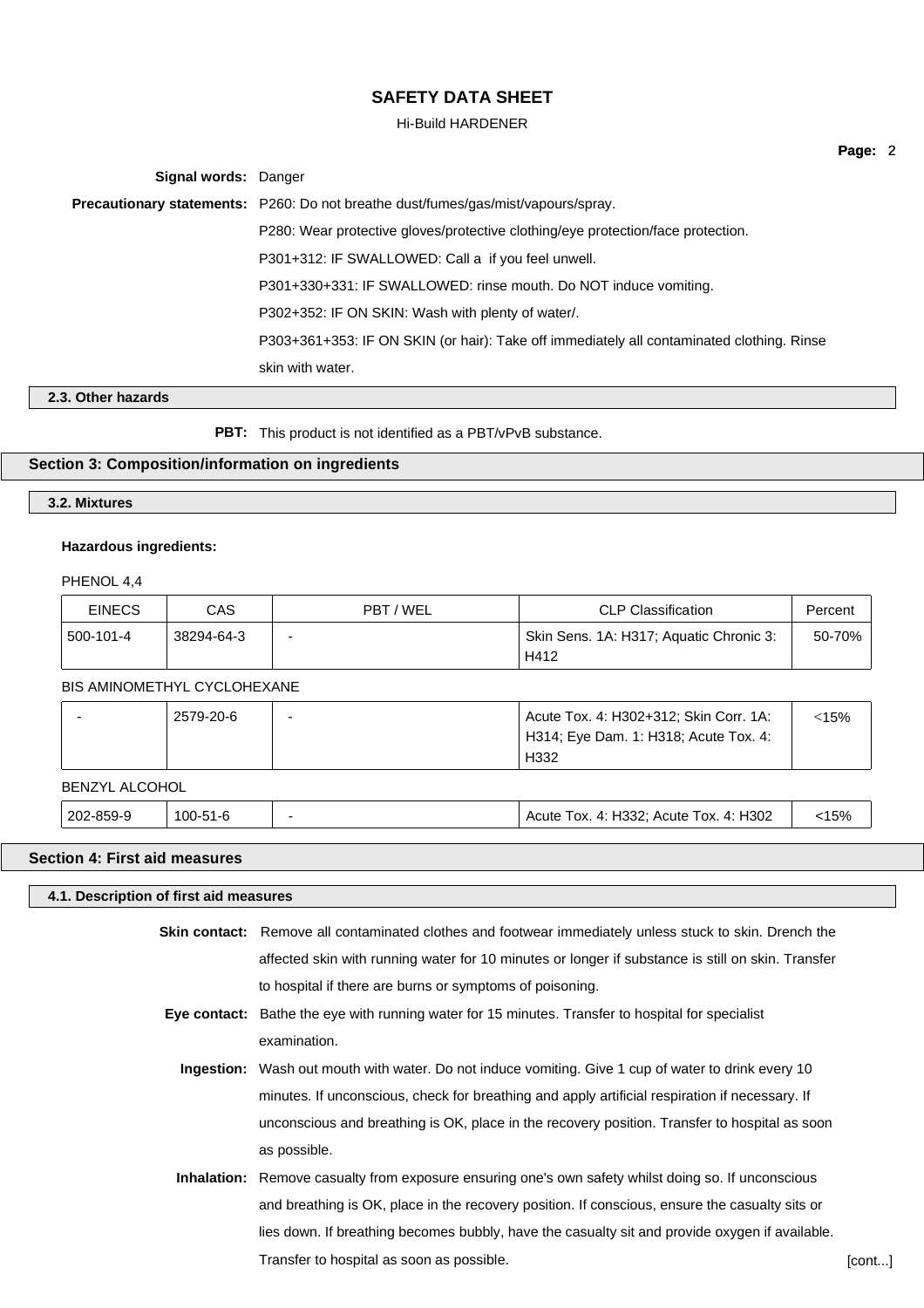#### Hi-Build HARDENER

#### **4.2. Most important symptoms and effects, both acute and delayed**

**Skin contact:** Blistering may occur. Progressive ulceration will occur if treatment is not immediate.

**Eye contact:** Corneal burns may occur. May cause permanent damage.

**Ingestion:** Corrosive burns may appear around the lips. Blood may be vomited. There may be bleeding from the mouth or nose.

**Inhalation:** There may be shortness of breath with a burning sensation in the throat. Exposure may cause coughing or wheezing.

**Delayed / immediate effects:** Immediate effects can be expected after short-term exposure.

#### **4.3. Indication of any immediate medical attention and special treatment needed**

**Immediate / special treatment:** Eye bathing equipment should be available on the premises.

### **Section 5: Fire-fighting measures**

**5.1. Extinguishing media**

**Extinguishing media:** Suitable extinguishing media for the surrounding fire should be used. Use water spray to cool containers.

#### **5.2. Special hazards arising from the substance or mixture**

**Exposure hazards:** Corrosive. In combustion emits toxic fumes.

### **5.3. Advice for fire-fighters**

**Advice for fire-fighters:** Wear self-contained breathing apparatus. Wear protective clothing to prevent contact with

skin and eyes.

### **Section 6: Accidental release measures**

### **6.1. Personal precautions, protective equipment and emergency procedures**

**Personal precautions:** Notify the police and fire brigade immediately. If outside keep bystanders upwind and away from danger point. Mark out the contaminated area with signs and prevent access to unauthorised personnel. Do not attempt to take action without suitable protective clothing see section 8 of SDS. Turn leaking containers leak-side up to prevent the escape of liquid.

#### **6.2. Environmental precautions**

**Environmental precautions:** Do not discharge into drains or rivers. Contain the spillage using bunding.

#### **6.3. Methods and material for containment and cleaning up**

**Clean-up procedures:** Clean-up should be dealt with only by qualified personnel familiar with the specific substance. Absorb into dry earth or sand. Transfer to a closable, labelled salvage container for disposal by an appropriate method.

### **6.4. Reference to other sections**

**Reference to other sections:** Refer to section 8 of SDS.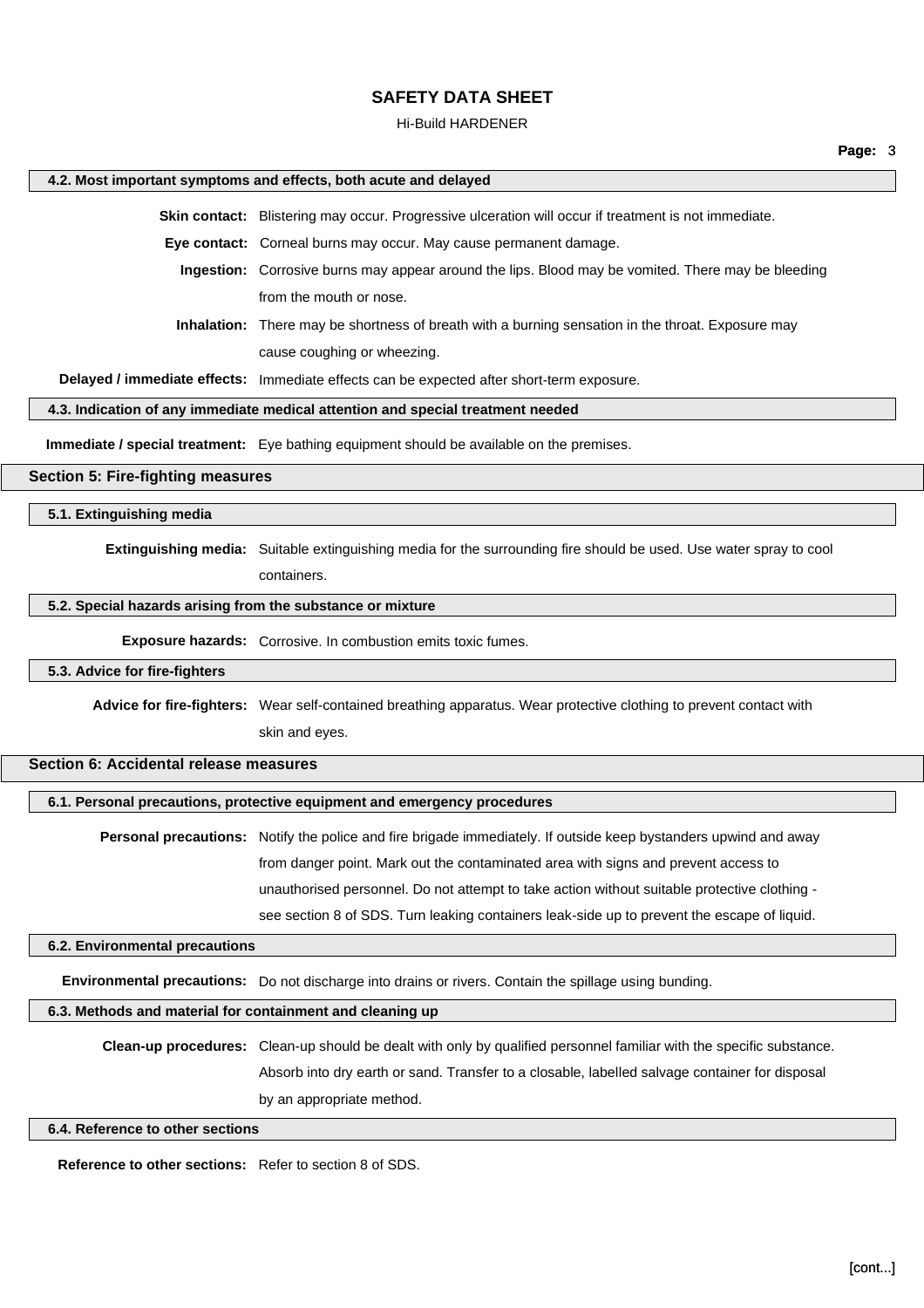#### Hi-Build HARDENER

### **Section 7: Handling and storage**

### **7.1. Precautions for safe handling**

**Handling requirements:** Avoid direct contact with the substance. Ensure there is sufficient ventilation of the area. Do not handle in a confined space. Avoid the formation or spread of mists in the air.

#### **7.2. Conditions for safe storage, including any incompatibilities**

**Storage conditions:** Store in a cool, well ventilated area. Keep container tightly closed.

### **7.3. Specific end use(s)**

**Specific end use(s):** No data available.

### **Section 8: Exposure controls/personal protection**

**8.1. Control parameters**

**Workplace exposure limits:** No data available.

**DNEL/PNEC Values**

**DNEL / PNEC** No data available.

### **8.2. Exposure controls**

**Engineering measures:** Ensure there is sufficient ventilation of the area. **Respiratory protection:** Self-contained breathing apparatus must be available in case of emergency. **Hand protection:** Protective impermeable gloves, 4 mil thick nitrile rubber, penetration time 4-6 hours. **Eye protection:** Tightly fitting safety goggles. Ensure eye bath is to hand. **Skin protection:** Impermeable protective clothing.

### **Section 9: Physical and chemical properties**

### **9.1. Information on basic physical and chemical properties**

**State:** Liquid

**Colour:** Colourless

**Odour:** Pungent

**Solubility in water:** Not miscible

#### **9.2. Other information**

**Other information:** No data available.

### **Section 10: Stability and reactivity**

**10.1. Reactivity**

**Reactivity:** Stable under recommended transport or storage conditions.

**10.2. Chemical stability**

**Chemical stability:** Stable under normal conditions.

**Flash point°C:** 113oC (C.O.C.) **Vapour pressure:** negligible at 20oC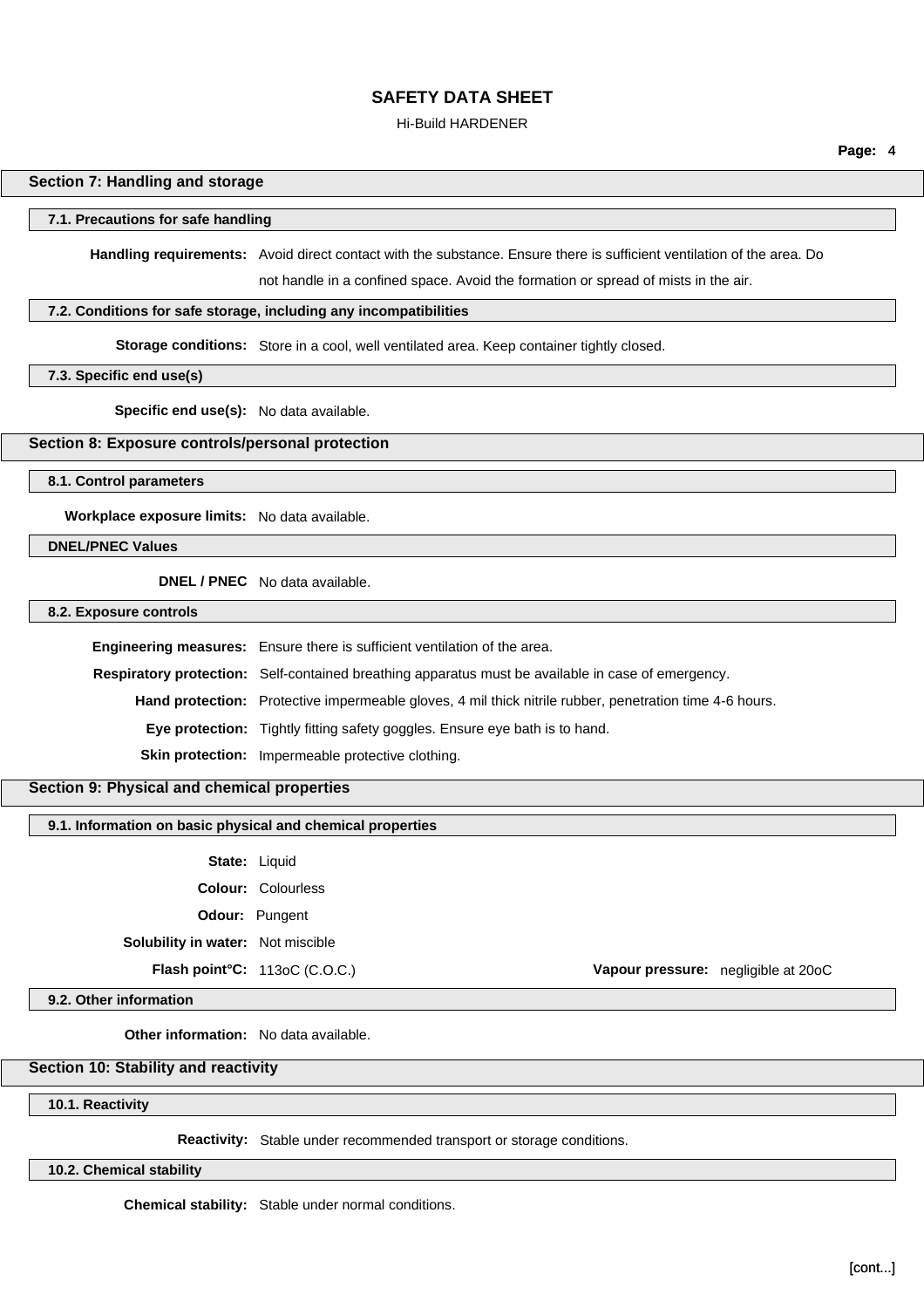### Hi-Build HARDENER

## **Page:** 5

### **10.3. Possibility of hazardous reactions**

**Hazardous reactions:** Hazardous reactions will not occur under normal transport or storage conditions.

Decomposition may occur on exposure to conditions or materials listed below.

### **10.4. Conditions to avoid**

**Conditions to avoid:** Heat.

### **10.5. Incompatible materials**

**Materials to avoid:** Strong oxidising agents. Strong acids.

### **10.6. Hazardous decomposition products**

**Haz. decomp. products:** In combustion emits toxic fumes.

### **Section 11: Toxicological information**

### **11.1. Information on toxicological effects**

### **Toxicity values:**

| Route<br>. | ipecies         | ēst  | alue'<br>. | Units |
|------------|-----------------|------|------------|-------|
| ORAL       | RA <sub>1</sub> | LD50 | 2000       | mg/kg |

### **Hazardous ingredients:**

### **BENZYL ALCOHOL**

| <b>IVN</b>       | <b>RAT</b> | LD50 | 53   | mg/kg |
|------------------|------------|------|------|-------|
| ' ORL            | <b>MUS</b> | LD50 | 1360 | mg/kg |
| ORL <sup>'</sup> | <b>RAT</b> | LD50 | 1230 | mg/kg |

### **Relevant hazards for product:**

| Hazard                         | Route | Basis                 |
|--------------------------------|-------|-----------------------|
| Acute toxicity (ac. tox. 4)    | ING.  | Hazardous: calculated |
| Skin corrosion/irritation      | DRM   | Hazardous: calculated |
| Serious eye damage/irritation  | OPT   | Hazardous: calculated |
| Respiratory/skin sensitisation |       | Hazardous: calculated |

### **Symptoms / routes of exposure**

| <b>Skin contact:</b> Blistering may occur. Progressive ulceration will occur if treatment is not immediate. |
|-------------------------------------------------------------------------------------------------------------|
| <b>Eye contact:</b> Corneal burns may occur. May cause permanent damage.                                    |
| Ingestion: Corrosive burns may appear around the lips. Blood may be vomited. There may be bleeding          |
| from the mouth or nose.                                                                                     |
| <b>Inhalation:</b> There may be shortness of breath with a burning sensation in the throat. Exposure may    |
| cause coughing or wheezing.                                                                                 |
| <b>Delayed / immediate effects:</b> Immediate effects can be expected after short-term exposure.            |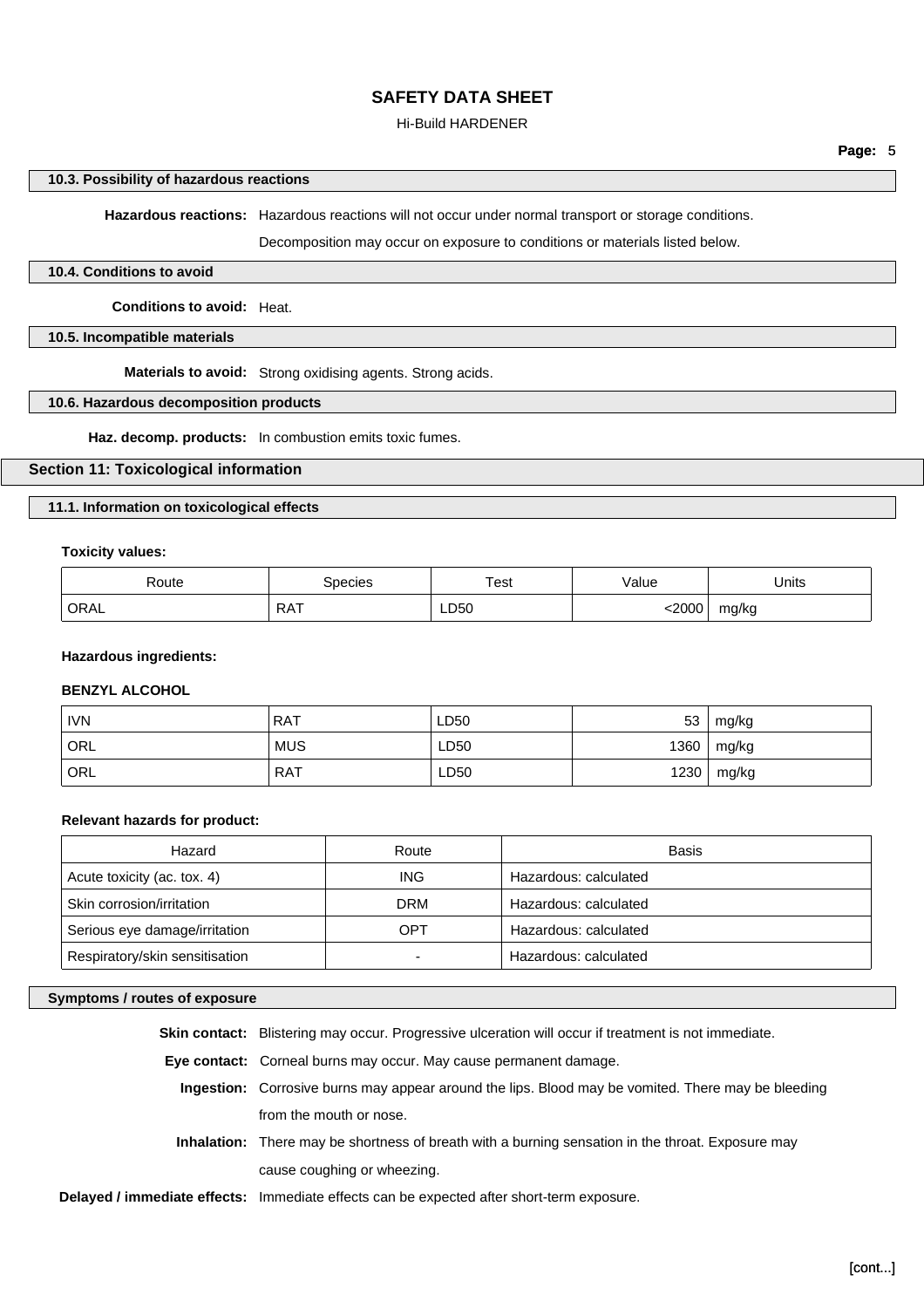### Hi-Build HARDENER

**Page:** 6

### **Section 12: Ecological information**

**12.1. Toxicity**

**Ecotoxicity values:** No data available.

### **12.2. Persistence and degradability**

**Persistence and degradability:** Biodegradable.

**12.3. Bioaccumulative potential**

**Bioaccumulative potential:** No bioaccumulation potential.

**12.4. Mobility in soil**

**Mobility:** Readily absorbed into soil.

### **12.5. Results of PBT and vPvB assessment**

**PBT identification:** This product is not identified as a PBT/vPvB substance.

**12.6. Other adverse effects**

**Other adverse effects:** Negligible ecotoxicity.

### **Section 13: Disposal considerations**

**13.1. Waste treatment methods**

**Disposal operations:** Transfer to a suitable container and arrange for collection by specialised disposal company.

**NB:** The user's attention is drawn to the possible existence of regional or national regulations regarding disposal.

### **Section 14: Transport information**

**14.1. UN number**

**UN number:** UN2735

### **14.2. UN proper shipping name**

**Shipping name:** POLYAMINES, LIQUID, CORROSIVE, N.O.S., 1-3 CYCLOHEXANEDIMETHANAMINE

### **14.3. Transport hazard class(es)**

**Transport class:** 8

**14.4. Packing group**

**Packing group:** III

### **14.5. Environmental hazards**

**Environmentally hazardous:** No **Marine pollutant:** No

**14.6. Special precautions for user**

**Special precautions:** No special precautions.